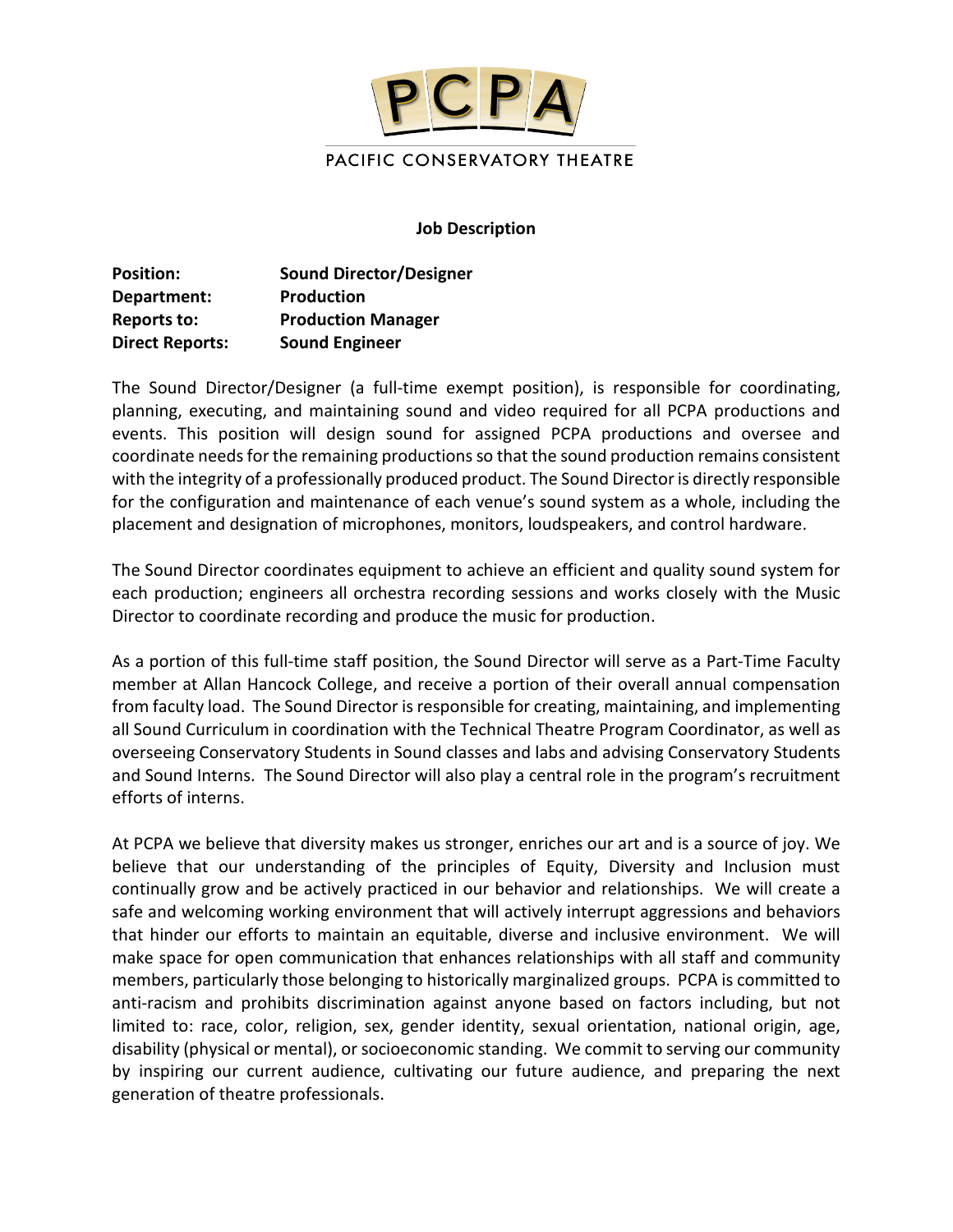

### **Examples of Duties:**

- Sources, builds, layers, and edits sound cues, effects, and music quickly in collaboration with the Director for assigned productions.
- Coordinates with Musical Director and supervises Sound Engineer in the recording and mix process of in-house orchestral/musical recordings and vocal overdubs; secures pre-recorded music to accompany plays and musicals.
- Supervises the Sound Engineer as well as students and interns participating in soundrelated production assignments.
- Under the supervision of the Technical Theatre Program Coordinator, develops and maintains the Sound curriculum for the 2-year Technical Theatre training.
- Teaches sound and sound technology to Conservatory Technical Theatre training students, and interns through the internship lab classes, and may teach other classes as assigned.
- Evaluates student performance and assesses student progress for Conservatory classes and labs.
- Serves as an Academic Advisor to Conservatory Students and Professional Interns, and Mentor to Sound focused Students.
- Attends Tech Faculty meetings, Design meetings, Production meetings, and all Technical Rehearsals and Previews.
- Communicates student issues to the Conservatory Director Technical Theatre and the Production Manager.
- Manages the selection of sound interns in conjunction with the Production Manager and Conservatory Director - Technical Theatre.
- Coordinates information and expectations for guest designers in collaboration with the Production Manager.
- Coordinates the acquisition of equipment in line with purchasing protocols of PCPA.
- Purchases supplies and materials for individual productions.
- Arranges for equipment maintenance and repair as well as inventory list updates.
- Manages and coordinates video production equipment.
- Maintains a safe, healthy, and clean work/shop/theatre environment in compliance with PCPA guidelines.
- May serve as 'Front of House' audio engineer for select performances.
- Promotes a commitment to anti-racism, Equity, Diversity, and Inclusion in all areas of PCPA.
- Attends required EDI, sexual harassment, anti-bias, anti-racist, and other Human Resource trainings and workshops.
- Works in a manner consistent with understanding and demonstrating inclusive behaviors; maintains a safe and welcoming working environment, free from any aggressions; interrupts behaviors that hinder PCPA's equity, diversity and inclusion efforts.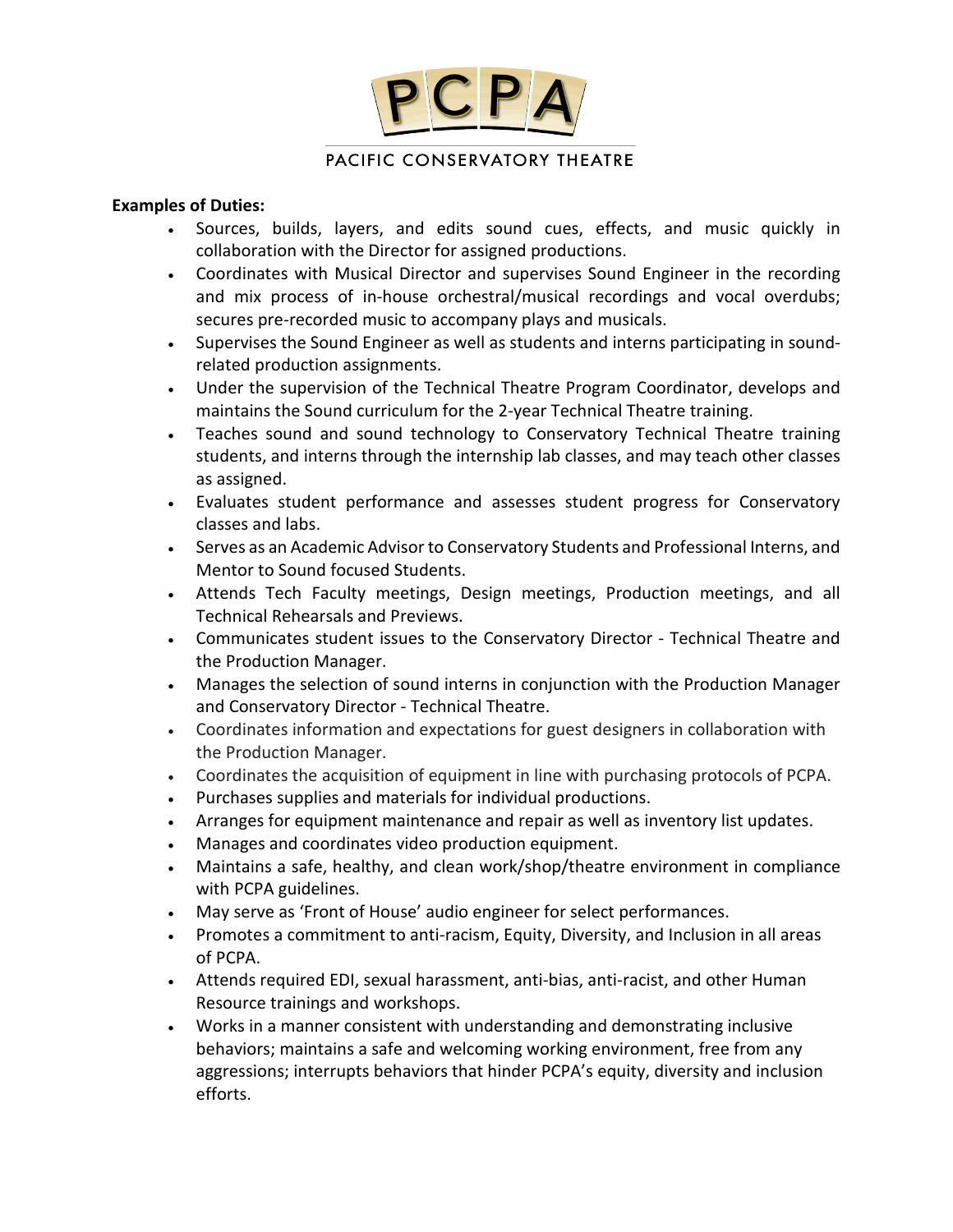

# PACIFIC CONSERVATORY THEATRE

• Disclaimer: This description reflects managements of essential functions, it does not proscribe or restrict the tasks that may be assigned.

### **Qualifications:**

- Strong commitment to the artistry of Sound Design and substantial experience as a member of creative collaborations.
- Working knowledge of all aspects of the theatre production and technical, as well as performance. Working knowledge of the principles of sound, electricity, and design as they relate to the overall theatre production process.
- Ability to quickly and efficiently problem solve and repair all theatrical audio equipment.
- Demonstrated knowledge and experience with resourcing and building of layered cues coming from multiple locations/sources as well as in digital sound recording and playback, engineering, editing, and production.
- Knowledge and experience with Yamaha CL series consoles, Dante network protocols, Protools, Qlab, VectorWorks, Clear-Com systems, Shure wireless microphones and wireless workbench.
- Ability to design and live mix musical theatre with body microphones.
- Ability to read, create and disseminate information from design drawings, which may include, but not be limited to sketches, hand or computer aided drafting and illustrations.
- Excellent communication skills written, oral, and visual.
- Strong organizational, budgeting, leadership, and staffing skills.
- Ability to work productively under time pressures and meet deadlines.
- Ability to adapt curriculum to developments in the industry/technology and adapt instruction methods to a diverse array of students.
- Demonstrated commitment to anti-racism, equity, diversity, and inclusion.
- Demonstrates a special sensitivity and ability to work effectively with diverse company and community members - with respect to race, color, religion, sex, gender identity, sexual orientation, national origin, age, disability (physical or mental), or socioeconomic standing.
- Master's Degree preferred, or Bachelor's Degree or equivalent, with professional experience, required.Must meet the minimum qualifications requirements for, and successfully obtain credentials, to teach at a California Community College.

## **Other Requirements:**

• Possess or be able to acquire a valid California license to drive.